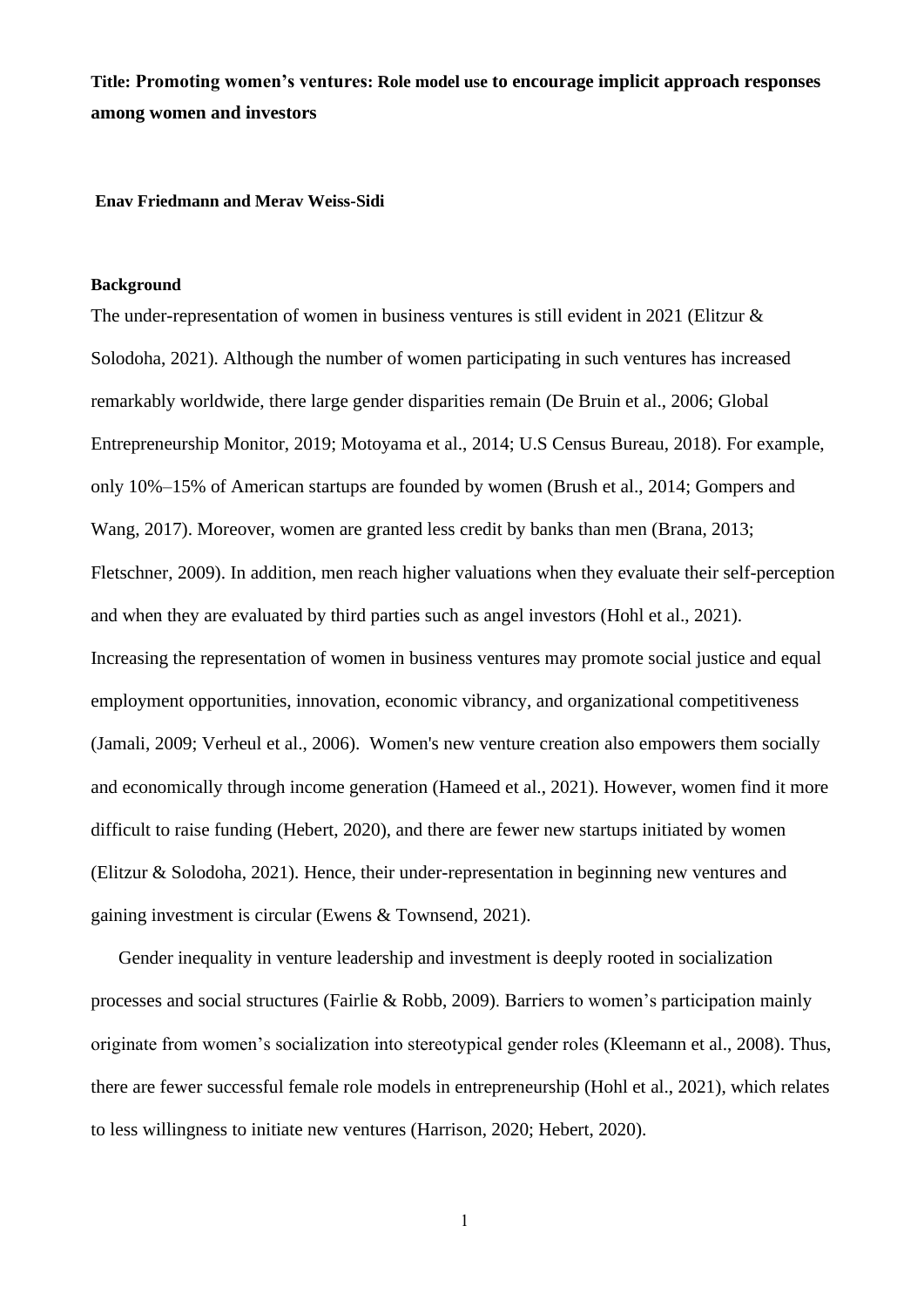Because examination of gender-sensitive subjects using traditional self-report measures is known to be influenced by social desirability (Fisher & Dubé, 2005), we suggest an innovative proposal that will bypass stereotypes and social desirability by using bio-psychological sensors that implicitly measure emotions, arousal, and approach tendency to reveal the most effective strategies to encourage women and investors to promote women's initiatives.

The purpose of the research is twofold: to encourage women to approach venture initiation and to encourage investors to approach investments in women's ventures. In addition, the study will contribute to the understanding of whether using a female role model may increase women's willingness to initiate a venture and increase investors' willingness to invest in such ventures. If indeed effective, this simple manipulation could change the social environment and promote women's ventures.

### **Methodology**

Two studies will examine the effect of female role models on women's willingness to initiate a venture (Study 1) and investors' willingness to invest in them (Study 2). In Study 1, we will use online visual Affectiva to measure emotional facial responses (Lei et al., 2017). Study 2 will comprise a laboratory experiment, where participants will be connected to three sensors: 1. GSR – Galvanic Skin Response, to measure stress 2. Visual Affectiva, to measure implicit emotions (Lei et al., 2017) 3. EEG – Electroencephalography, for measuring frontal alpha asymmetry, to indicate approach versus avoidance motivation (Coan & [Allen, 2004\)](https://www.frontiersin.org/articles/10.3389/fnbeh.2018.00166/full#B19).

Study 1 will be an experimental laboratory study using online Affectiva (n=100 Prolific respondents). The research design will be 3 (female/male/control – no role model) by 2 (genders: men and women). We will randomly present a book review of an autobiography of a successful female or male entrepreneur. Participants will be asked about venture ideas they might have had in the past and will read about an idea for a new business venture. The dependent variables will be the Affectiva biopsychological responses when viewing the venture idea (the % of different emotional responses, including the % of positive emotions) and self-report of willingness to initiate the venture.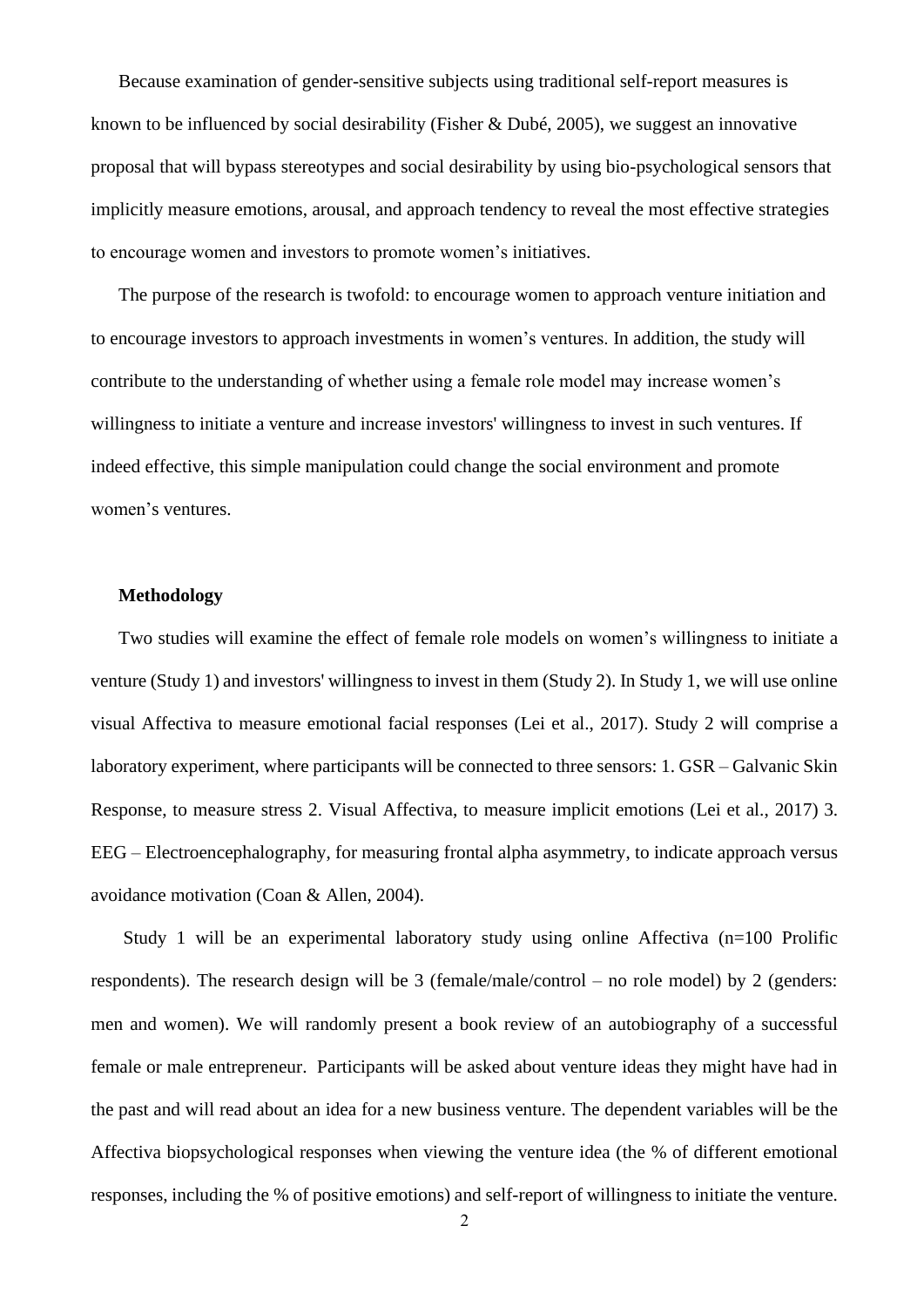Study 2 will be an experimental laboratory study (n=100 students) with a 3 (female/male/control – no role model) by 2 (female's/women's ventures) by 2 (genders: men and women) research design. We will randomly present a banner of female and male entrepreneurs as a keynote for a major entrepreneur's conference on a crowdfunding page (designed by us in the lab). Participants will view six ventures: three led by men, and three led by women (all will be pre-tested for comparability in the amount of money that needs to be raised, field, etc.). The dependent variables will be the three biopsychological responses participants demonstrate when viewing each venture (the % of different emotions), arousal as measured by peak counts and amplitude of the peaks, and approach region activation, as indicated in the alpha asymmetry score), self-report willingness to invest, and actual investment. We expect female role model manipulation to increase women's positive emotions and willingness to initiate a venture compared to male role models or control conditions. Furthermore, female role model manipulation will increase both women's and men's positive emotions, arousal, and activation in approach regions in the brain compared to the male role model or control condition., and will increase their willingness to invest in a female venture.

### **Time schedule and work-plan**

| Study (sample size)    | Start date    | End date      | Place                         |
|------------------------|---------------|---------------|-------------------------------|
| $1$ (n=100, 50% women) | October 2021  | December 2021 | Prolific platform             |
| $2(n=100, 50\%$ women) | December 2021 | June 2022     | <b>BGU</b> Neuromarketing lab |
| Analysis and writing   | June 2022     | October 2022  | <b>BGU</b> Neuromarketing lab |

#### **Sample and financial needs**

For Study 1, we will recruit participants with webcams to participate in a Prolific online study. For Study 2, we will recruit 120 students from all departments of Ben-Gurion University (BGU).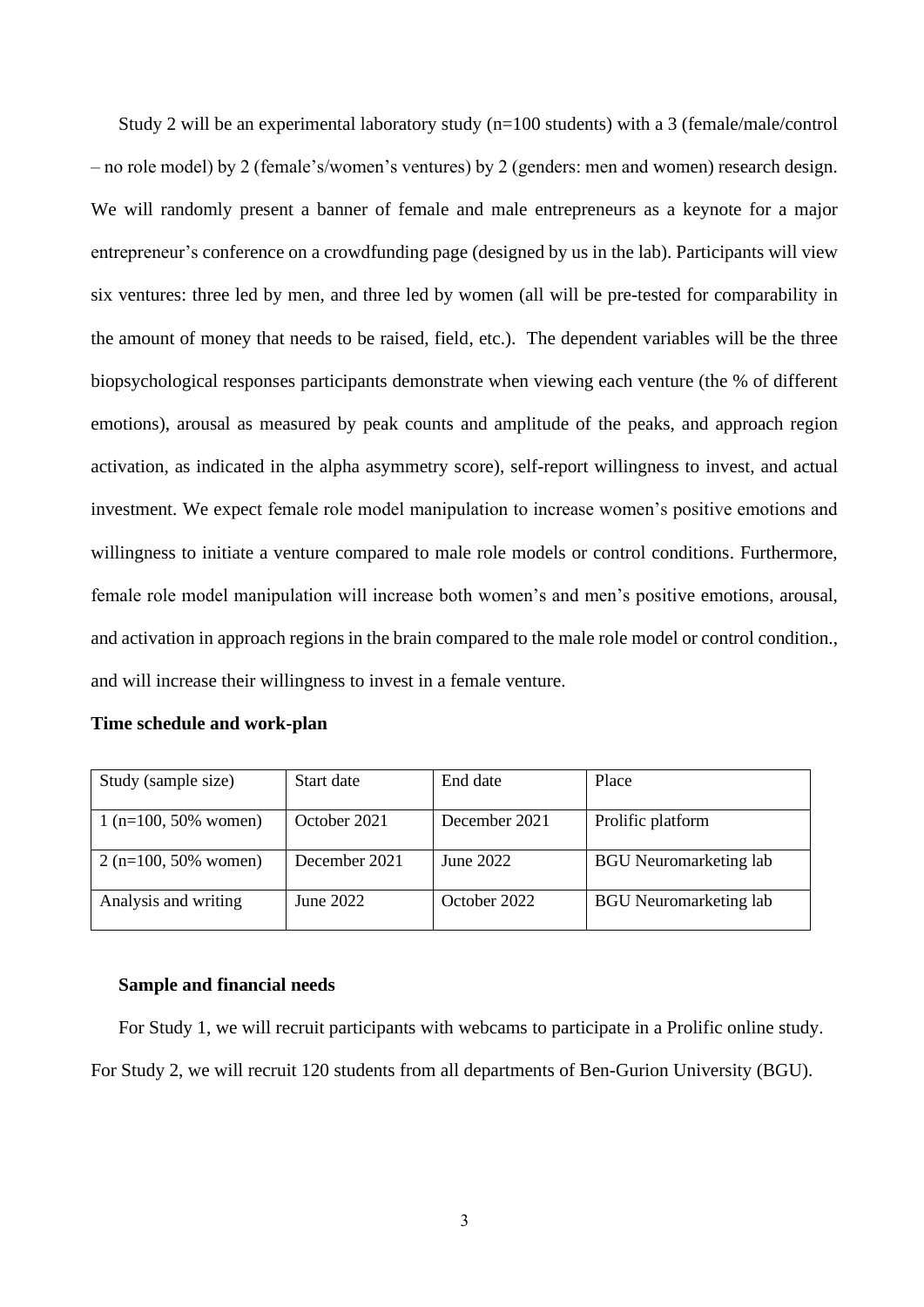The financial needs of the project:

| Expense                                       | Per unit      | Details                  | Total budget |
|-----------------------------------------------|---------------|--------------------------|--------------|
| Payment to subjects                           | <b>40 ILS</b> | 40 ILS *200 participants | 8,000 ILS    |
| Payment for online Affectiva<br>tool services | 11,000        | $(2,900$ Euros)          | 11,000 ILS   |
| Editing                                       |               |                          | 500 ILS      |
|                                               |               | 17% overhead             | 3,315 ILS    |
| Total                                         |               |                          | 22,850 ILS   |

# **Contextual elements**

The Neuromarketing lab runs experiments with the sensors (only COVID-19 vaccinated students can visit the lab, and 85% of the students at BGU are vaccinated). The research lab aims to collaborate with business firms on changing behaviors for the benefit of society, specifically focusing on promoting diversity in organizations. The PI, Dr. Enav Friedmann, is a researcher and a lecturer in Business Administration at BGU, specializing in marketing. Her expertise focuses on consumer behavior, gender marketing, and social-behavioral marketing, promoting women in traditionally masculine roles. Each year, the lab manager, Dr. Merav Weiss-Sidi, recruits five research students, who serve as research assistants for several research projects. The lab team has already started pre-testing various role model manipulations. The PI and lab manager are a productive and experienced team who have collaborated on several research projects in the past.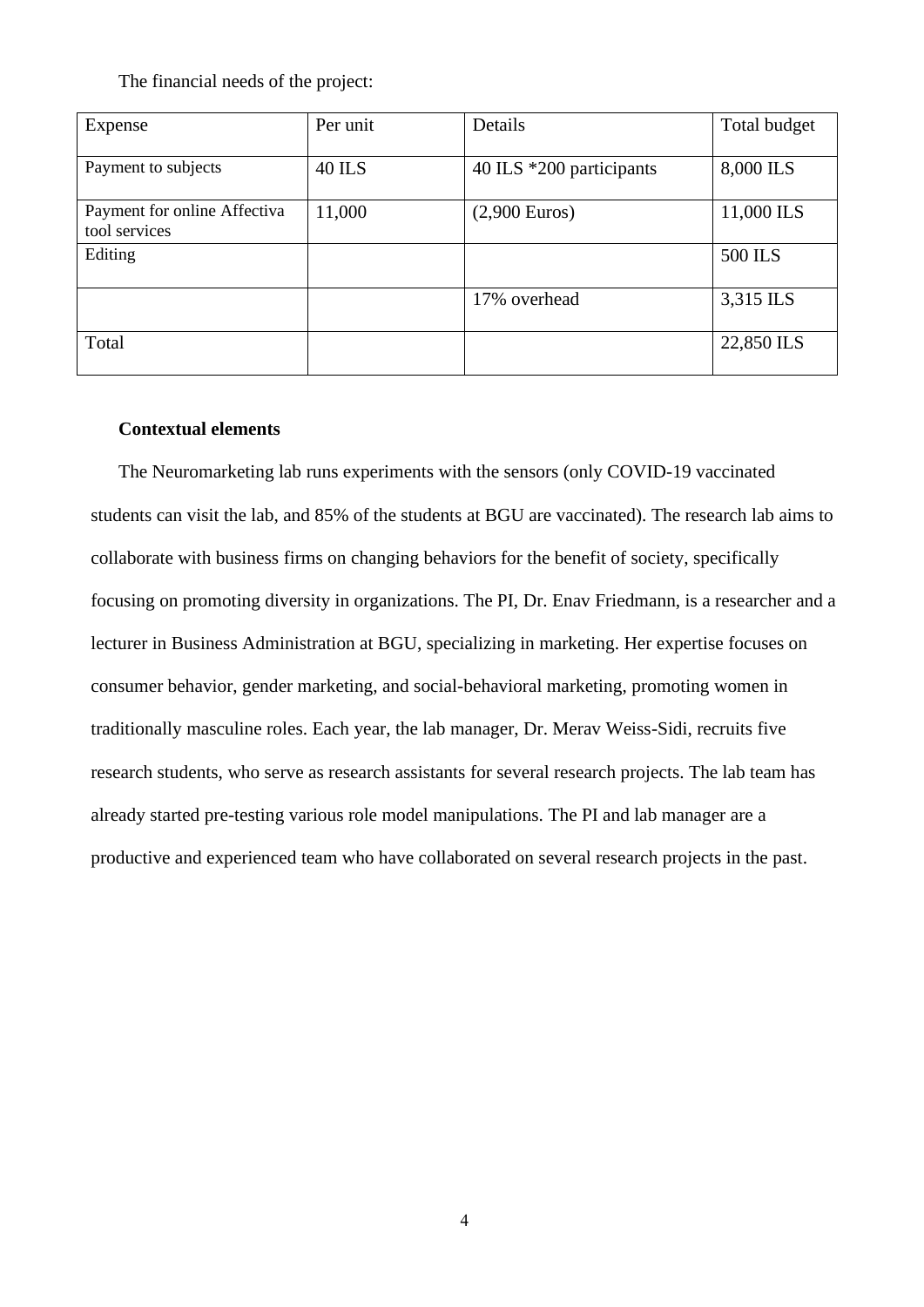#### **References**

Brana, S. (2013). Microcredit: an answer to the gender problem in funding?. *Small Business Economics*, *40*(1), 87-100.

Brush, C., Greene, P., Balachandra, L., Davis, A., & Blank, A. M. (2014). Women entrepreneurs 2014: bridging the gender gap in venture capital. *Arthur M. Blank Center for Entrepreneurship Babson College*.

Coan, J. A., & Allen, J. J. (2004). Frontal EEG asymmetry as a moderator and mediator of emotion. *Biological psychology*, *67*(1-2), 7-50.

De Bruin, A., Brush, C. G., & Welter, F. (2006). Introduction to the special issue: Towards building cumulative knowledge on women's entrepreneurship. *Entrepreneurship Theory and practice*, *30*(5), 585-593.

Fairlie, R. W., & Robb, A. M. (2009). Gender differences in business performance: evidence from the Characteristics of Business Owners survey. *Small Business Economics*, *33*(4), 375-395.

Fletschner, D. (2009). Rural women's access to credit: market imperfections and intrahousehold dynamics. *World development*, *37*(3), 618-631.

Elitzur, R., & Solodoha, E. (2021). Does gender matter? Evidence from crowdfunding. *Journal of Business Venturing Insights*, *16*, e00268.

Ewens, M., & Townsend, R. R. (2020). Are early stage investors biased against women?. *Journal of Financial Economics*, *135*(3), 653-677.

Fisher, R. J., & Dubé, L. (2005). Gender differences in responses to emotional advertising: A social desirability perspective. *Journal of Consumer Research*, 31(4), 850-858.

Gompers, P. A., & Wang, S. Q. (2017). *Diversity in innovation* (No. w23082). National Bureau of Economic Research.

Hameed, W. U., Basheer, M. F., Iqbal, J., Nisar, Q. A., Meo, M. S., & Razzaq, S. (2021). Women Entrepreneurs and Microfinance Institutions: A Way to Create New Ventures. In *Handbook of Research on Nascent Entrepreneurship and Creating New Ventures* (pp. 211-227). IGI Global.

Harrison, R. T., Botelho, T., & Mason, C. M. (2020). Women on the edge of a breakthrough? A stereotype threat theory of women's angel investing. *International Small Business Journal*, *38*(8), 768-797.

Hebert, C. (2020, March). Gender stereotypes and entrepreneur financing. In *10th Miami Behavioral Finance Conference*.

Hohl, L., Bican, P. M., Guderian, C. C., & Riar, F. J. (2021). Gender Diversity Effects in Investment Decisions. *The Journal of Entrepreneurship*, *30*(1), 134-152.

Monitor Global Entrepreneurship. (2019). GEM. *Retrieved abril*, *12*, 2019.

Jamali, D. (2009). Constraints and opportunities facing women entrepreneurs in developing countries: A relational perspective. *Gender in management: an international journal*.

Kleemann, F., Voß, G. G., & Rieder, K. (2008). Un (der) paid innovators: The commercial utilization of consumer work through crowdsourcing. *Science, technology & innovation studies*, *4*(1), 5-26.

Lei, W., Wang, X., Liu, M., Ilievski, I., He, X., & Kan, M. Y. (2017, August). SWIM: A Simple Word Interaction Model for Implicit Discourse Relation Recognition. In *IJCAI* (pp. 4026-4032).

Motoyama, Y., Konczal, J., Bell-Masterson, J., & Morelix, A. (2014). Think locally, act locally: Building a robust entrepreneurial ecosystem. *Act Locally: Building a Robust Entrepreneurial Ecosystem (April 2014)*.

U.s Census Bureau's. (2018). *Number of women-owned employer firms increases***.**  <https://www.census.gov/newsroom/press-releases/2018/employer-firms.html>

Verheul, I., Stel, A. V., & Thurik, R. (2006). Explaining female and male entrepreneurship at the country level. *Entrepreneurship and regional development*, *18*(2), 151-183.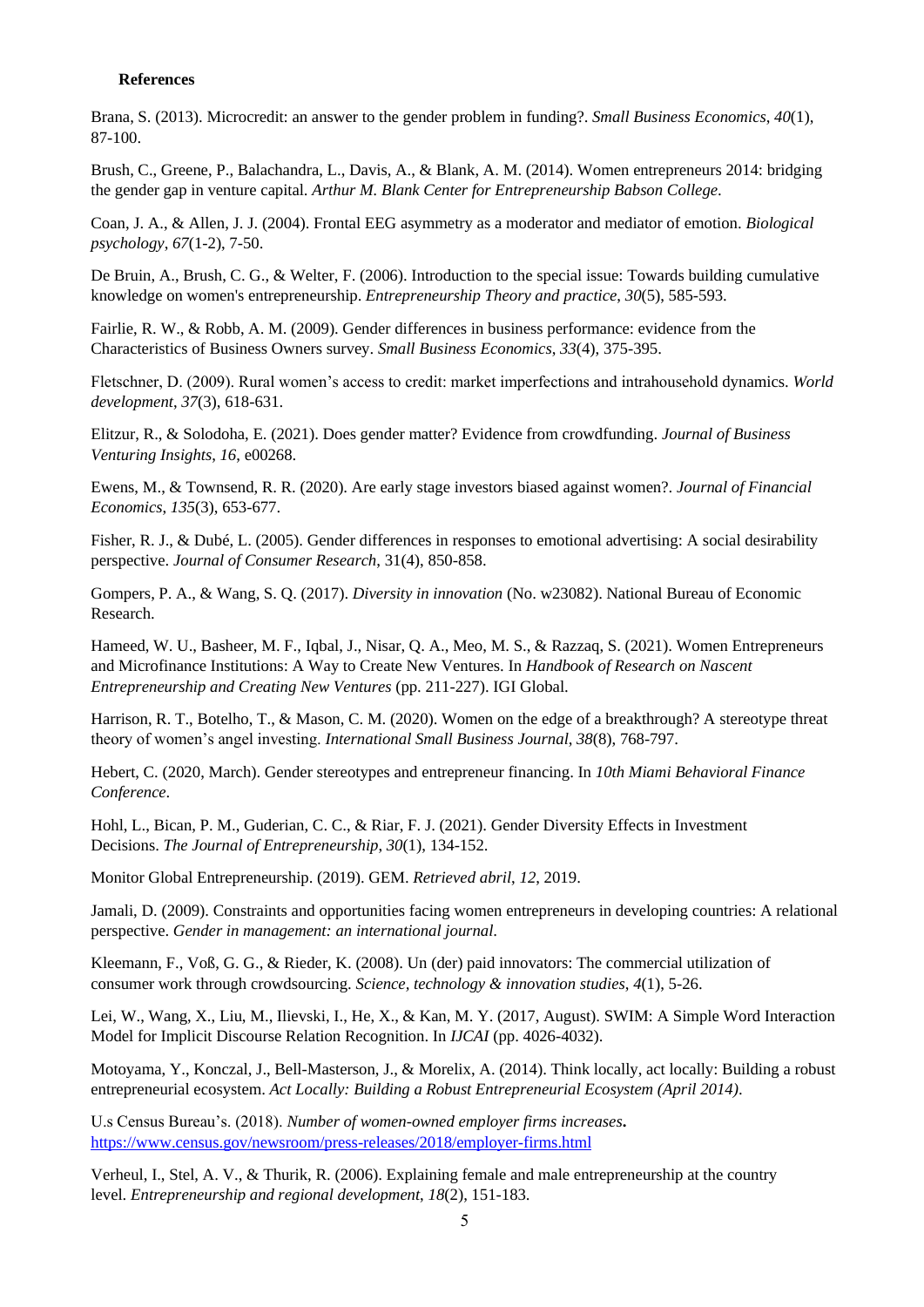# **Appendix – Researchers' Curriculum Vitae**

# **CURRICULUM VITAE**

# • **Personal Details**

# Name: **Dr. Enav Friedmann**

Date and place of birth: 13/10/1978, Beer Sheva Regular military service: 1996-1998 Address - Work: Department of Business Administration Ben Gurion University PO Box 653, Beer Sheva, 8410501 Phone: +972-8-6479738 Fax: +972-8-6477691 E-mail: enavfrie@bgu.ac.il Address - Home: PO Box 1255 Klil Hachoresh 19 Omer, Israel, 8496500 Phone: +972-52-6091235

### • **Education**

- B.A. 1998 2001 Ben-Gurion University of the Negev, Israel Department: Behavioral Science
- M.B.A. 2002 2006

 Ben-Gurion University of the Negev, Israel Business Administration, Marketing. Advisor: O. Lowengart Title of thesis: "The effect of product-subjective utilities and the emotional orientation of consumers on purchase intentions."

# Ph.D. 2010 – 2014

 Ben-Gurion University of the Negev, Israel Business Administration, Marketing Advisor: O. Lowengart Title of thesis: "Gender differences in consumers' multi-attribute product choice processes."

# **• Employment History**

|        | 10/2019-present Lecturer. Marketing, Business Administration<br>Guilford Glazer Faculty of Business and Management,<br>Ben-Gurion University of the Negev |
|--------|-----------------------------------------------------------------------------------------------------------------------------------------------------------|
| 9/2019 | Erasmus, Ca' Foscari University,<br>Management Department, Venice, Italy                                                                                  |
| 2/2019 | Erasmus, Ca' Foscari University,<br>Management Department, Venice, Italy                                                                                  |
| 9/2018 | Visiting Scholar, Ca' Foscari University,<br>Management Department, Venice, Italy                                                                         |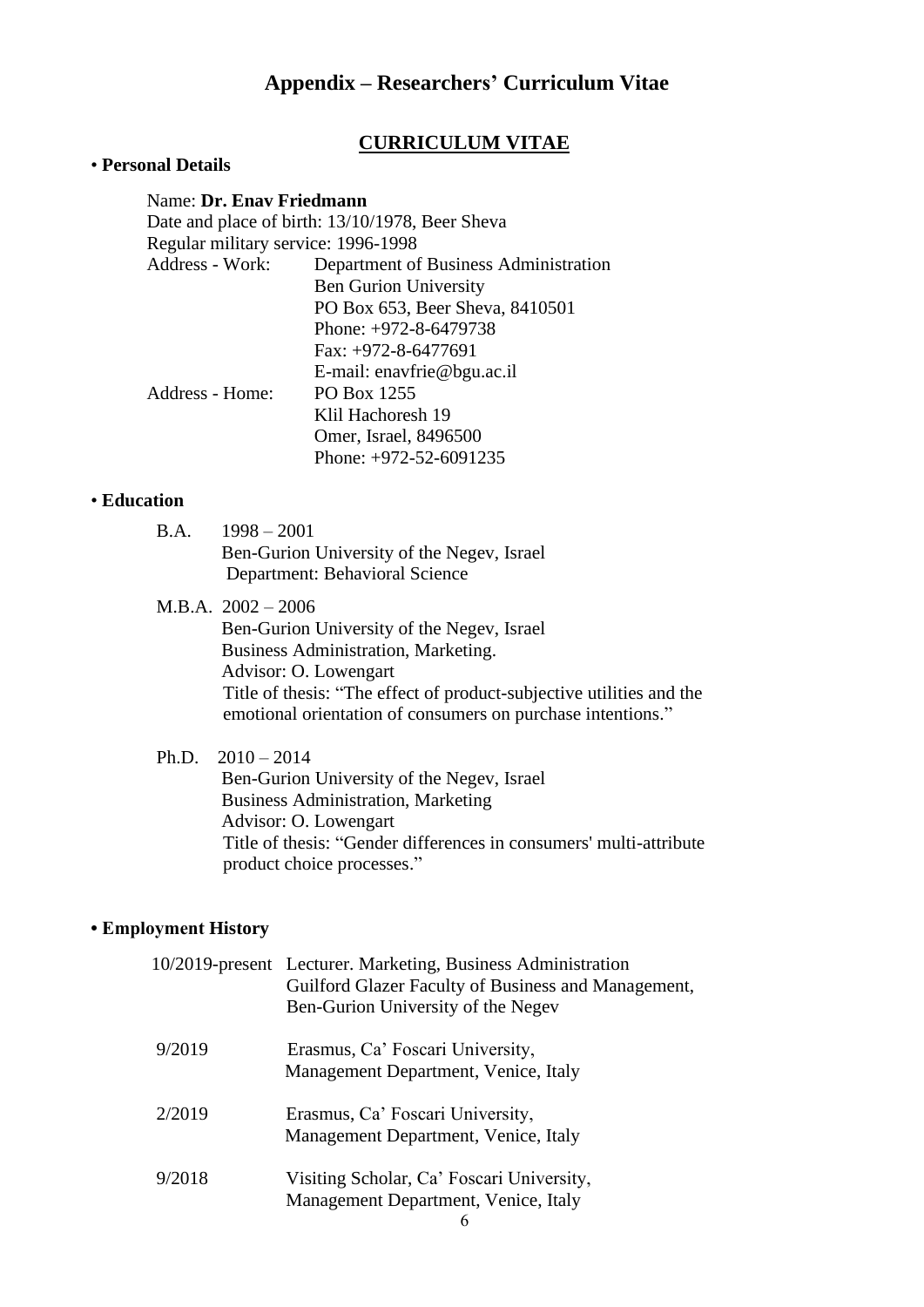| 2015-2019           | Instructor. Marketing, Business Administration,<br>Bar Ilan University                                                                                          |
|---------------------|-----------------------------------------------------------------------------------------------------------------------------------------------------------------|
| 2010-2019           | <b>Adjunct Lecturer</b><br>Department of Business Administration<br>Guilford Glazer Faculty of Business and Management,<br>Ben-Gurion University of the Negev   |
| 2004-2014           | <b>Teaching Assistant</b><br>Department of Business Administration<br>Guilford Glazer Faculty of Business and Management, Ben-Gurion University<br>of the Negev |
| 2001-2010           | Head of Social and Cultural Department<br>Southern Region, Student Authority, Jewish Agency, Israel                                                             |
| $6/2000$ ; $6/2001$ | <b>Summer Camp Manager</b><br>Magen Avraham, Omer                                                                                                               |

# **• Professional Activities**

| $2019$ - Present | Member of Association for Consumer Research (ACR)          |
|------------------|------------------------------------------------------------|
| $2019$ - Present | Member of European Academy of Management (EURAM)           |
| $2019$ - Present | Member of Academy of Business and Retail Management (ABRM) |
| $2017$ - Present | Member of Marketing Science Institute (MSI)                |

### **• Educational Activities** Courses Taught

| $\sim$                                     |               |                                      |
|--------------------------------------------|---------------|--------------------------------------|
| <b>Marketing Practicum</b>                 | Graduate      | <b>Ben Gurion University</b>         |
| <b>Pricing Methods</b>                     | Graduate      | Bar Ilan and Ben-Gurion Universities |
| <b>Marketing Management</b>                | Graduate      | Ben-Gurion University of the Negev   |
| <b>Marketing Research</b>                  | Undergraduate | Ben-Gurion University of the Negev   |
| <b>Advanced Methods in Market Research</b> | Graduate      | Bar Ilan University                  |
| <b>Marketing Practicum</b>                 | Graduate      | <b>Bar Ilan University</b>           |
| <b>Consumer Behavior</b>                   | Graduate      | <b>Bar Ilan University</b>           |
| <b>Behavioral Science for Managers</b>     | Undergraduate | Ben-Gurion University of the Negev   |
|                                            |               |                                      |

# Research Students

2023 (expected) Noam Dagan M.A.

# **• Awards, Citations, Honors, Fellowships**

| 2006      | Ben-Gurion University of the Negev, M.A in Business<br>Administration. Graduated with honors |
|-----------|----------------------------------------------------------------------------------------------|
| 2010-2014 | The Negev-Zin Scholarship, Ben-Gurion University of the Negev                                |
| 2021      | iMotion certified Academy training for biosensors                                            |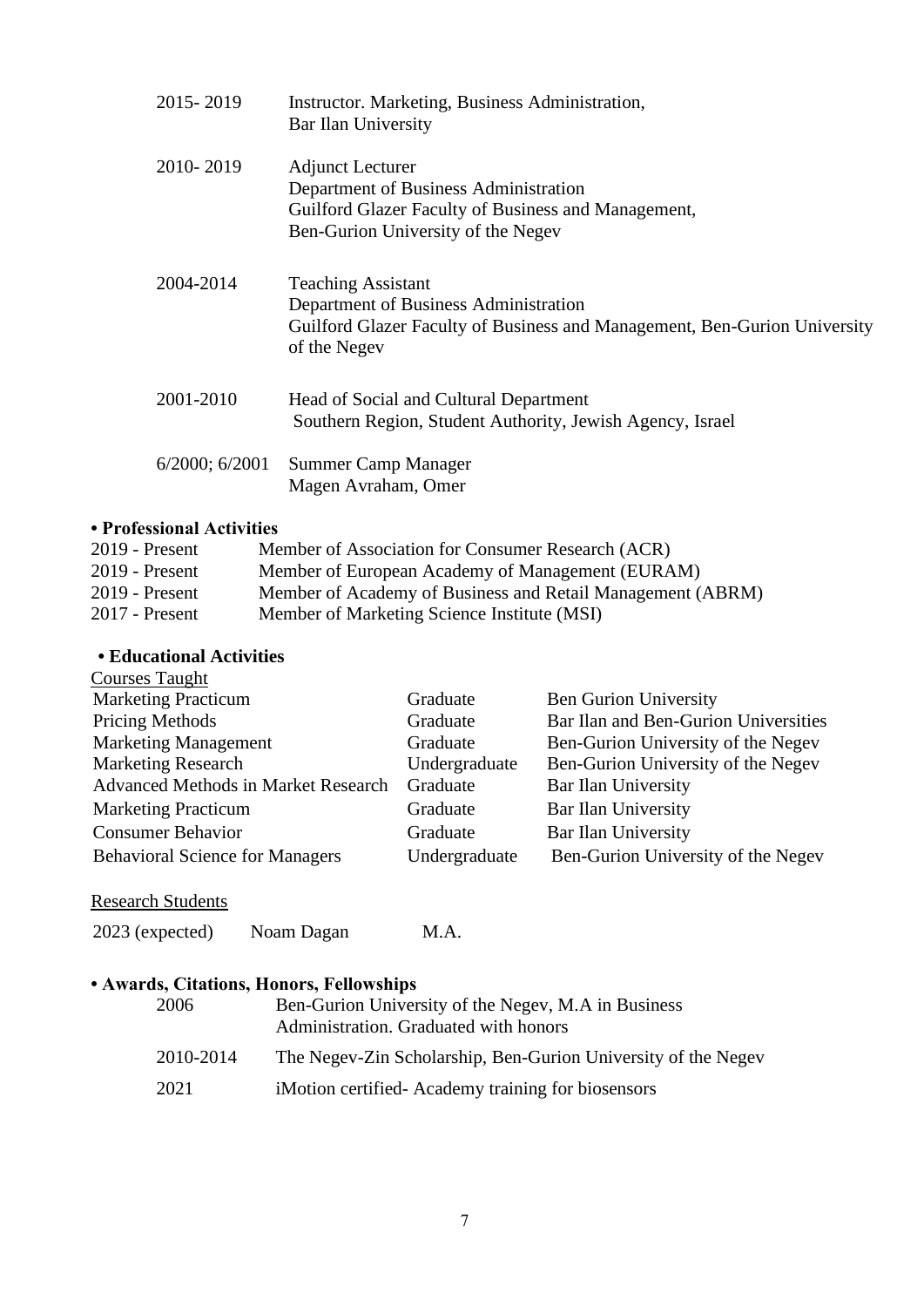# • **Scientific Publications**

# **Refereed Articles**

- 1. **Friedmann**, E., and Lowengart, O. (2013). Gender differences in the effects of a product's utilities and identity consumption on purchase intentions. *Journal of Business and Management*, 19(2), 5-19. (2 Citations; C)
- 2. Segal-Engelchin, D., **Friedmann**, E., and Cwikel, J. G. (2014). The contribution of parental smoking history and socio-demographic factors to the smoking behavior of Israeli women. *Psychology, Health & Medicine,* 19(6), 625-634. **(**IF= 1.589; Q2)
- 3. **Friedmann**, E. and Lowengart, O. (2016). The effect of gender differences on the choice of banking services. *Journal of Service Science and Management*, 9, 361-377. (5 Citations; [Google-based IF:](https://www.scirp.org/journal/Journalcitationdetails.aspx?JournalID=28) 1.13)
- 4. **Friedmann**, E., and Lowengart, O. (2018). The context of choice as boundary condition for gender differences in brand choice considerations. *European Journal of Marketing,*  52(5/6), 1280-1304. (6 Citations; IF=1.497; Q1; A\*)
- 5. **Friedmann**, E., and Bruller, D. (2018). Is stereotypical gender targeting effective for increasing service choice? *Journal of Retailing and Consumer Services*, 44, 35-44. (10 Citations; IF= 2.919; Q1; A)
- 6. **Friedmann**, E. (2018). Increasing women's participation in the STEM industry: A first step for developing a social marketing strategy. *Journal of Social Marketing*, 8(4), 442- 460. **(**11 Citations; IF= 2.000; Q2; B)
- 7. **Friedmann**, E., and Lowengart, O. (2019). Gender [segmentation to increase brand](https://www.emeraldinsight.com/doi/abs/10.1108/JPBM-06-2018-1917)  [preference? The role of product](https://www.emeraldinsight.com/doi/abs/10.1108/JPBM-06-2018-1917) [involvement,](https://www.emeraldinsight.com/doi/abs/10.1108/JPBM-06-2018-1917) *Journal of Product & Brand Management*, 28(3), 408-420. (10 Citations; IF= 2.757; Q1; A)
- 8. Cwikel, J., and **Friedmann**, E. (2020). E-therapy and social work practice: Benefits, barriers, and training. *International Social Work,*  <https://doi.org/10.1177/0020872819847747> (10 Citations; IF=0.910; Q2)
- 9. Efrat-Treister, D. Altman, D., **Friedmann**, E., Lev-Arai Margalit, D. and Teodorescu, K. (2020). Exploring the Usefulness of Medical Clowns in Elevating Satisfaction and Reducing Aggressive Tendencies in Pediatric and Adult Hospital Wards. *BMC Health Services Research.* (1 Citation; IF= 1; Q1; A).
- 10. Loureiro, S. Roschk, H. Faizan, A. and **Friedmann**, E. (2021). Cognitive Image, Mental Imagery, and Responses (CI-MI-R): Mediation and Moderation Effects. *Journal of Travel Research* (2 Citation; IF= 3.01; Q1; A\*)

# **Book chapters**

**Friedmann**, E., Tschisik, I. and Weiss-Sidi, M. (2021). A case study of Leonardo hotels chain marketing strategy: from Israel to Central Europe. in Vescovi, T. *Intercultural Marketing: European Perspectives*, Edward Elgar publishing (Book chapter).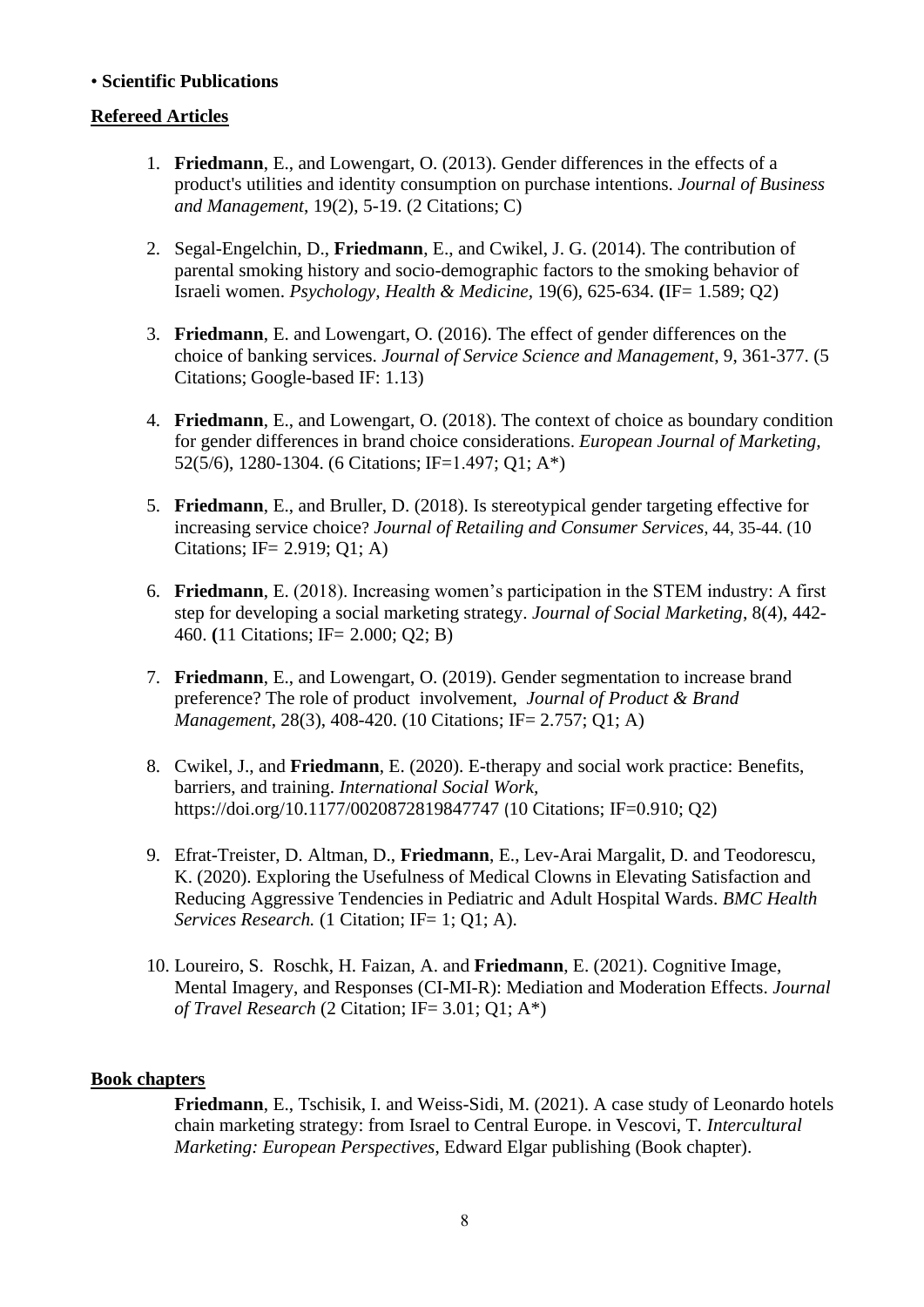# **Articles in Conferences proceedings**

**Friedman**, E. and Vescovi, T. (2019). The influence of ads structure and content on purchase intentions of low and high context cultures. EURAM Proceedings.

**Friedmann**, E., Solodoha, E., and Efrat-Treister, D. (2021). Does It Pay to Offend? Short-and Long-term Responses to Offensive Ads. ACR Conference Proceedings Volume 48.

**Friedmann**, E., Vescovi, T. and Weiss-Sidi, M (2021). Cross-cultural market segmentation scale towards a high- and low-context culture scale. EuroMed Academy of Business (ΕMAB).

**Friedmann**, E., Solodoha, E. (2022). Offensive-Stereotyping Ads: Disidentification Tendency in Action. ACR Conference Proceedings.

**Friedmann**, E., Gutman, G., Peleg, G. and Reggev, N. (2022). COVID-19 stress and the performance of gender counter-stereotypical behavior (GCSB): market opportunities from an overlooked segment during the pandemic. ACR Conference Proceedings.

# • **Accepted research grants:**

- Guilford Glazer Faculty, Ben Gurion University (1.5K\$)- a Grant to encourage submission to competitive research funds. This fund helped in collecting additional preliminary results for the ISF grant (9/20)
- US Department of Education, Undergraduate International Studies and Foreign Language Program, research stipend (1K\$) application for research pertaining to "PATHWAYS TO MENA at Bridgewater State University", our joint work on BSF was submitted by Diana Fox, with the purpose of using this fund for collecting preliminary results for the BSF grant (10/20)
- "The Women and Science Chair at Paris Dauphine-PSL University" for impacting the presence of women in scientific studies and careers. 10K Euros (10/21)
- Guilford Glazer Faculty, Ben Gurion University (2.2K\$)- a Grant to encourage submission to competitive research funds. This fund will aid in collecting additional preliminary results for the ISF grant (9/21)

# **• Submitted Research Grants:**

- ISF- The effect of offensive ads on consumer responses over-time (10/2021)
- Eli Horowitz Social marketing to encourage women's entrepreneur venture (7/2021)
- Templeton grant The ripple effects of the "Golden Experts" volunteer program: a holistic assessment (7/2021)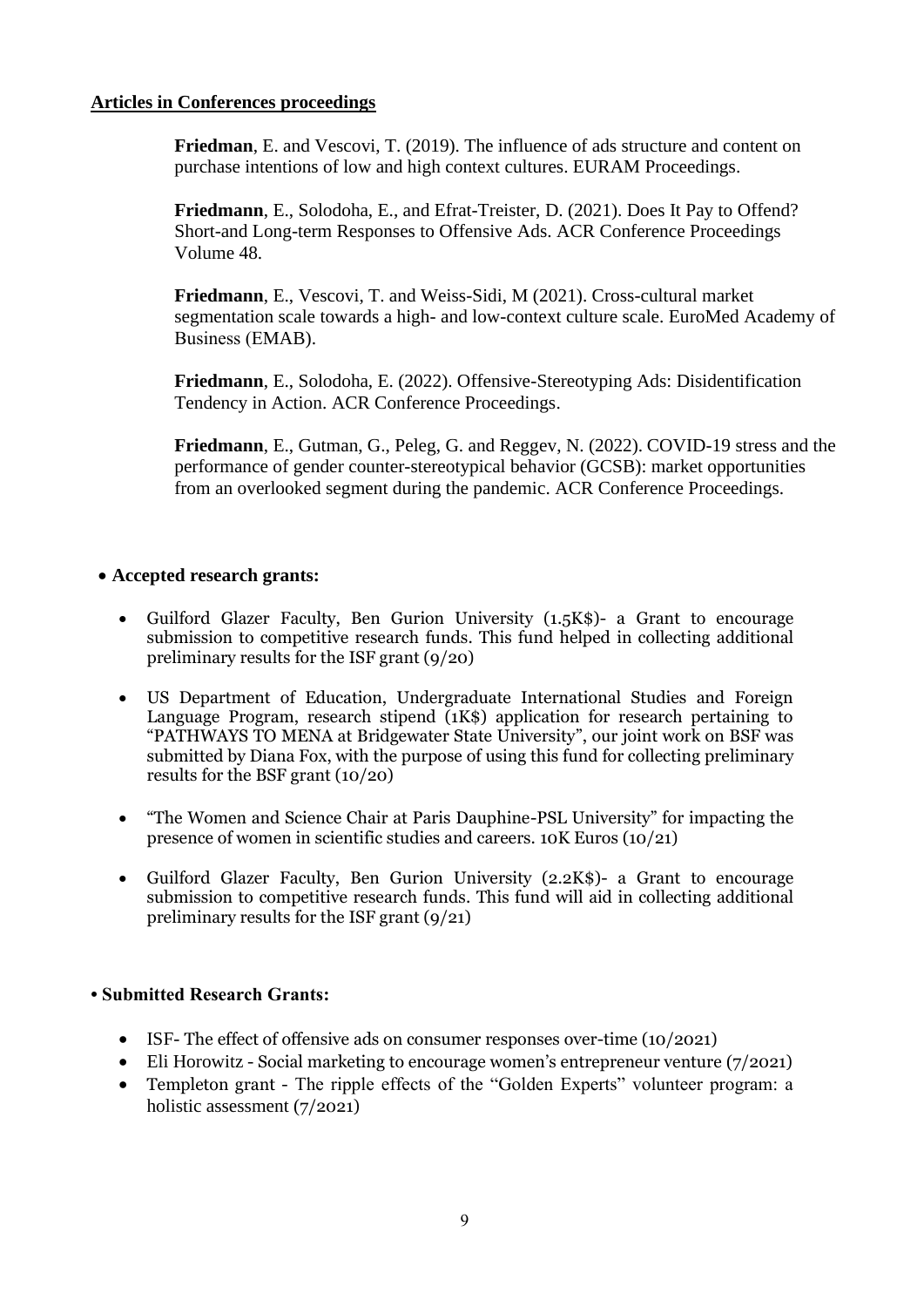# • **Present Academic Activities**

# Submitted for publication

**Friedmann**, E. and Efrat-Treister, D. (2021). Gender bias in STEM hires: A suggested solution. *Gender, Work and organization* (R&R, IF= 1.4; Q1; A).

**Friedmann**, E., Vescovi, T. and Weiss-Sidi, M (2021). Empirical measurement of Hall's communication styles theory: A new marketing segmentation scale. *European Journal of International Management* (R&R, IF= 0.66; Q2)

**Friedmann**, E., Weiss-Sidi, M. and Vescovi, T.(2021). Do Americans Seek Pleasure While Chinese Care About What Others Think? Examining two brand choice contexts. *Journal of product & brand management*, (R&R, IF= 2.757; Q1; A).

**Friedmann**, E., Solodoha, E., Treister, D. E and Gal, R. (2021). The over-time benefits of offensive advertising: The Sleeper-Power Effect of consumer responses to offensive ads: *Journal of Marketing Research* (IF= 6.32; Q1; A\*).

**Friedmann**, E. (2021). Problematic product management: The case of Flibanserin to address women's hypoactive sexual desire disorder (HSDD). *International Journal of Pharmaceutical and Healthcare Marketing* (IF= 0.29; Q3; C).

Cwikel, J. and **Friedmann**, E. (2021). The marketing of Flibanserin: men and women's perspectives on women's sexual desire. *Journal of Clinical Medicine* (IF= 3.303; Q1).

Pedro, Y. and **Friedmann**, E. (2021). The frontstage and backstage perceptions of fashion luxury brands by consumers and designers. *Journal of Business Research* (IF= 2.05; Q1; A).

# Research in Progress

**Friedmann**, E., Gutman, G., Peleg, G. and Reggev, N. (2021). *'The Broken Brakes Effect'*: Stress and the performance of gender counter-stereotypical behavior (GCSB) during the COVID-19 pandemic. *Journal of Consumer Psychology* (IF= 4.4; Q1; A).

**Friedmann**, E., Solodoha, E., (2021). Offensive ads and long term approach toward the advertised brand by those who are discriminated against: Disidentification tendency in action. . *International Journal of Advertising* (IF= 2.1; O1; A).

**Friedmann,** E. and Efrat-Treister, D. (2021). The power recovery effect of gender-offensive advertising. *Journal of Advertising,* (IF= 3.37; Q1; A).

Loureiro, S. and **Friedmann**, E. (2022). How can brands encourage consumer to donate their personal data to a data-driven social partnership? examination in hedonic vs. functional product categories? *Psychology & Marketing.*

**Friedmann, E.** and Alfayumi-Zeadna, S. and Weiss-Sidi, M. (2022). Use of social marketing techniques to increase care utilization among women with postpartum depression. *Journal of Clinical Medicine.*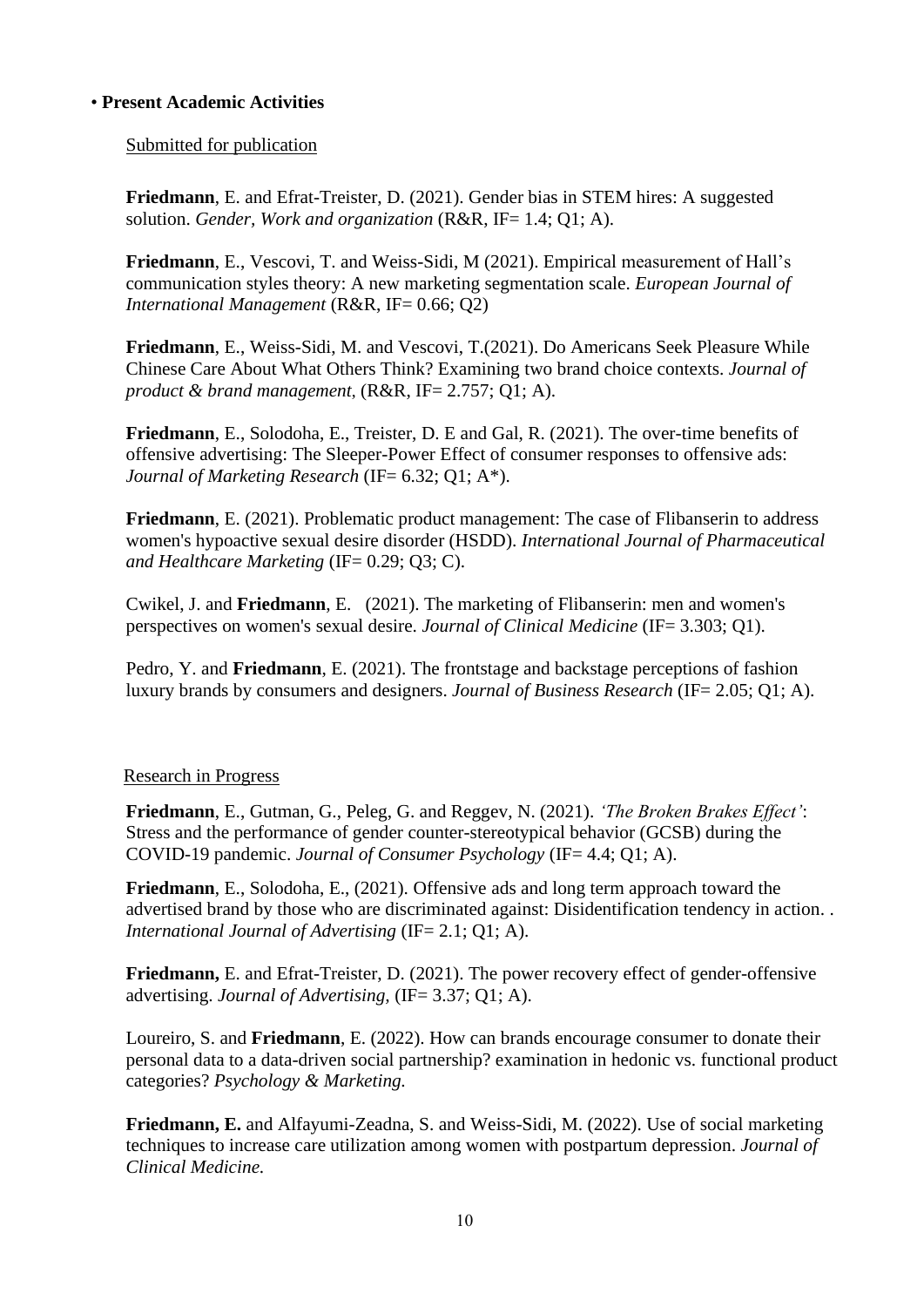**Friedmann**, E., and Peleg, G. (2022). Examining the brand choice process of hetero and homosexual men and women**.** *International journal of research in Marketing.*

Heiman, A., Lowengart, O., and **Friedmann**, E. (2022). The effect of information about health hazards on perceptions of the entire food category.

**Friedmann, E.** and Weiss-Sidi, M. (2022). Family supportive initiatives at work, who are they good for? pre-and during Covid-19 examination.

**Friedmann**, E. and Fox, D. (2022). Cross-cultural patterns of offensive advertisements: implications of explicit and implicit responses.

**Friedmann**, E., Schwartz, E., Feder- Bubis, P., and Harblin, I. (2022). The ripple effects of the "Golden Experts" volunteer program: a holistic assessment of individual, business, and social change.

Danenber, H., Winter, E., Dover, Y., and **Friedmann**, E., (2022). Exploring patients' valued considerations for choosing heart treatments, a conjoint analysis approach and healthcare implications.

# • **Lectures and Presentations at Meetings and Invited Seminars**

# **(a) Invited Seminars**

**Friedmann**, E. (2014). Context of choice as a boundary condition for cultural differences in brand choice considerations. Bar Ilan University, Israel.

**Friedmann**, E. (2016). Level of involvement as a boundary condition for gender differences in the process of brand preference formation. Ben-Gurion University, Israel.

**Friedmann**, (2018). Are the brand choice considerations of men and women really different?. Tel Aviv University, Israel.

**Friedmann**, E. (2019). Why consumers buy products whose advertisements are offensive?" Consumer behavior workshop, Bar Ilan University, Israel.

# (b) **Presentation of papers at conferences/meetings**

**Friedmann**, E. (December 2013). Gender differences in consumers' multi-attribute product choice processes. Marketing in Israel Conference, Haifa, Israel.

**Friedmann**, E. (June 2017). Are the brand choice considerations of men and women really different? Marketing Science, LA, USA.

Cwikel, J. **Friedmann**, E. (October 2018). E-therapy and mental health: a best-practice model and diffusion of innovation. 7th European Conference on Mental Health, Split, Croatia.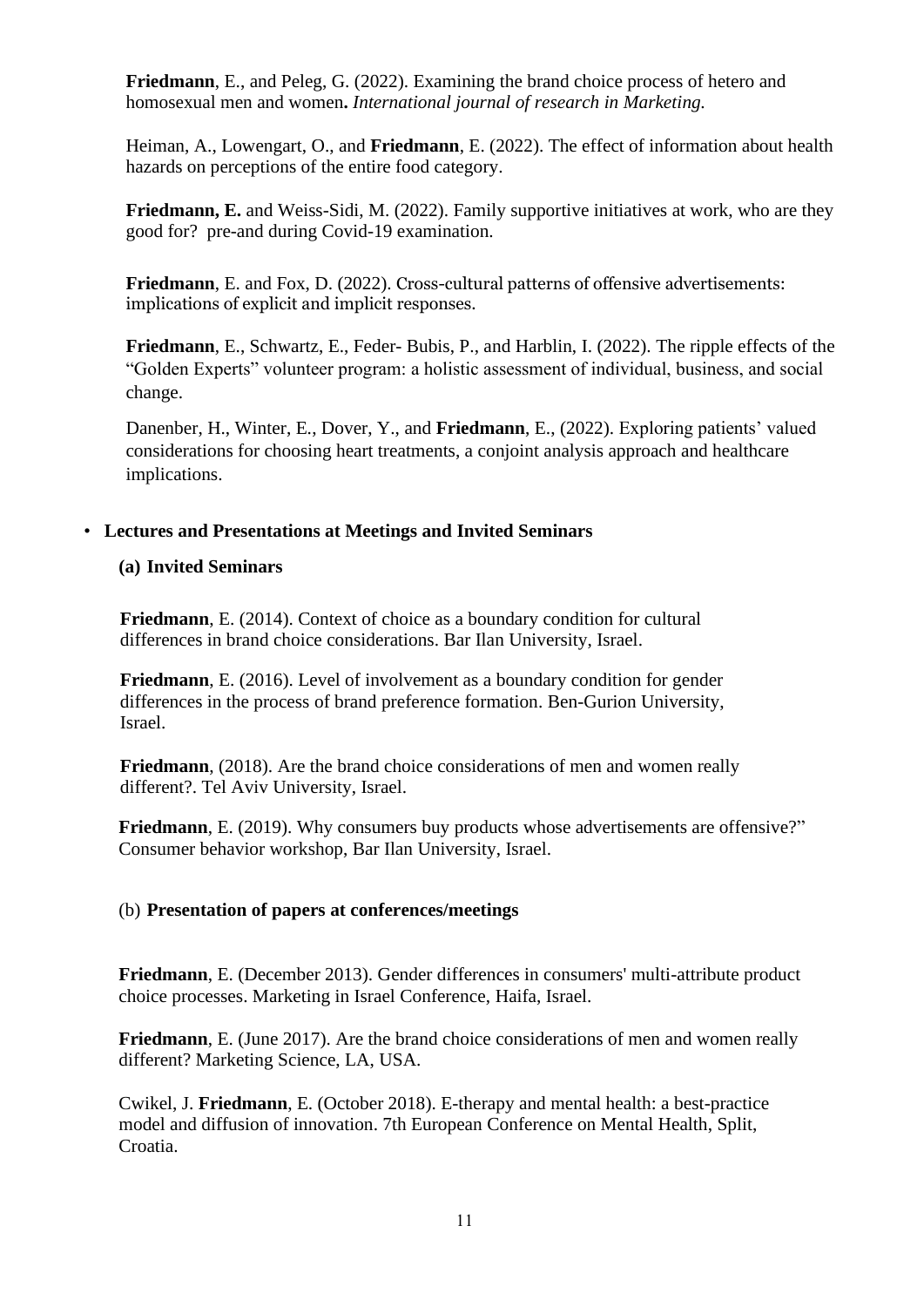**Friedmann**, E . Cwikel, J. (March 2018). The marketing of Flibanserin: men and women's perspectives on women's sexual desire. Annual Women's Center Conference, Beer Sheva, Israel.

**Friedmann**, E . Cwikel, J. (May 2018). The marketing of Flibanserin: men and women's perspectives on women's sexual desire.Women Studies Conference, Colombo, Sri Lanka.

**Friedmann**, E. (July 2018). Why consumers buy "products" whose advertisements are offensive?. The Global Marketing Conference (GMC), Tokyo, Japan.

**Friedmann**, E. (April 2019). Why consumers buy "products" whose advertisements are offensive? The Global Marketing Conference, Academy of Business and Retail Management (ABRM), NYC, USA. *Best presenter certificate in branding and marketing session.*

**Friedmann**, E. (June 2019). The influence of ads structure and content on purchase intentions of low and high context cultures. European Academy of Management (EURAM), Lisbon, Portugal.

**Friedmann,** E., Solodoha, E., and Efrat Treister, D., (June 2020) Does It Pay to Offend: Short- and Long-Term Reactions for Offensive Advertisements. Paper presented by Friedmann, E. at ISMS Marketing science conference, Duke university, USA (Zoom conference).

**Friedmann**, E., Solodoha, E., and Efrat Treister, D., (October 2020) Does It Pay to Offend: Short and Long Term Reactions for Offensive Advertisements. Paper presented by Friedmann, E. at ACR conference, Paris (Zoom conference).

**Friedmann**, E., Solodoha, E., and Efrat Treister, D., (June 2021). Offensive Ads and Long-Term Approach Toward the Advertised Brand by Those Who Are Discriminated Against: Disidentification Tendency in Action. Paper presented by Friedmann, E. at ISMS Marketing science conference, Rochester university, USA (Zoom conference).

**Friedmann**, E., Solodoha, E., and Efrat Treister, D., (October 2020) Does It Pay to Offend: Short and Long Term Reactions for Offensive Advertisements. Paper presented by Friedmann, E. at ACR conference, Paris (Zoom conference).

**Friedmann**, E., Solodoha, E., and Efrat Treister, D., (October 2020) Does It Pay to Offend: Short and Long Term Reactions for Offensive Advertisements. Paper presented by Friedmann, E. at ACR conference, Paris (Zoom conference).

**Friedmann**, E., Vescovi, T. and Weiss-Sidi, M (September 2021). Cross-cultural market segmentation scale towards a high- and low-context culture scale. Paper presented by Vescovi, T. at EuroMed Academy of Business (ΕMAB), (Zoom conference).

**Friedmann**, E., Solodoha, E., and Efrat-Treister, D. (October 2021). Offensive-Stereotyping Ads: Disidentification Tendency in Action. Paper presented by Friedmann, E. at ACR conference, Seattle, WA (Zoom conference).

**Friedmann**, E., Gutman, G., Peleg, G. and Reggev, N. (October 2021). COVID-19 stress and the performance of gender counter-stereotypical behavior (GCSB): market opportunities from an overlooked segment during the pandemic. Paper presented by Friedmann, E. at ACR conference, Seattle, WA (Zoom conference).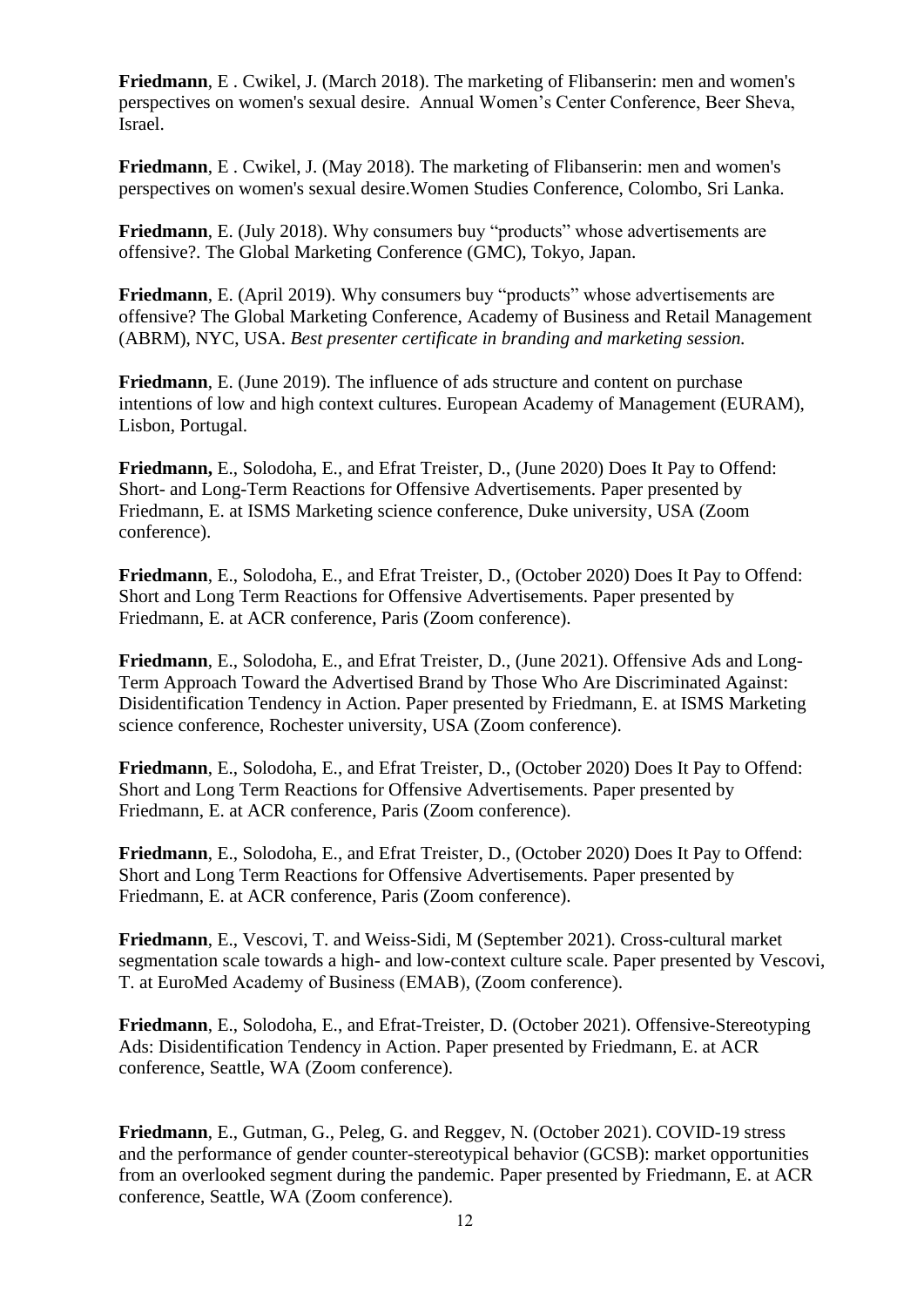Pedro, Y. and **Friedmann**, E. (November 2021). The frontstage and backstage perceptions of fashion luxury brands by consumers and designers. Paper presented by Pedro, Y. at GFMC - Global Fashion Management Conference, South Korea (Zoom conference).

# • **Publications in the media**

News, Channel 12 (interview on 2021): [https://us02web.zoom.us/rec/play/1UVkZc\\_VYP75e80o764nDxeSMWxmBDY\\_p8toES6Vh](https://us02web.zoom.us/rec/play/1UVkZc_VYP75e80o764nDxeSMWxmBDY_p8toES6VhI5XSiVPA1V8oKO0MZNMjP1eAT0KoJfJ_rK0TmzF.kNfr2DhZM1XatNFY?autoplay=true&startTime=1610545108000) [I5XSiVPA1V8oKO0MZNMjP1eAT0KoJfJ\\_rK0TmzF.kNfr2DhZM1XatNFY?autoplay=true](https://us02web.zoom.us/rec/play/1UVkZc_VYP75e80o764nDxeSMWxmBDY_p8toES6VhI5XSiVPA1V8oKO0MZNMjP1eAT0KoJfJ_rK0TmzF.kNfr2DhZM1XatNFY?autoplay=true&startTime=1610545108000) [&startTime=1610545108000](https://us02web.zoom.us/rec/play/1UVkZc_VYP75e80o764nDxeSMWxmBDY_p8toES6VhI5XSiVPA1V8oKO0MZNMjP1eAT0KoJfJ_rK0TmzF.kNfr2DhZM1XatNFY?autoplay=true&startTime=1610545108000)

Maariv (2020). "Surprising study: Who consumed more alcohol, chocolate and porn during the closure?" Retrieved from: <https://www.maariv.co.il/news/viral/Article-788708>

Ynet (2020). ""Spring of the Wineries": What do you drink and where do you buy?" Retrieved from:<https://www.ynet.co.il/economy/article/HkEW5nD4v>

The Jerusalem Post (2020). "Alcohol, chocolate and porn consumption jumps during coronavirus pandemic". Retrieved from: [https://www.jpost.com/health-science/alcohol](https://www.jpost.com/health-science/alcohol-chocolate-and-porn-consumption-jumps-during-coronavirus-pandemic-641475)[chocolate-and-porn-consumption-jumps-during-coronavirus-pandemic-641475](https://www.jpost.com/health-science/alcohol-chocolate-and-porn-consumption-jumps-during-coronavirus-pandemic-641475)

The Marker (2019). "A stove for women, a vehicle for men: Britain has put an end to advertising stereotypes - and what in Israel?" Retrieved from[:https://www.themarker.com/amp/advertising/.premium-1.6883371](https://www.themarker.com/amp/advertising/.premium-1.6883371)

The Medical (2019). Characteristics of physicians' use of instant messaging software in the clinical work and its implications. Retrieved from: [http://www.themedical.co.il/Article.aspx?f=12&s=2&id=4566&fbclid=IwAR04PKOIrD-](http://www.themedical.co.il/Article.aspx?f=12&s=2&id=4566&fbclid=IwAR04PKOIrD-DSWQVegYANY7ajPvsMaFwLr5ZhPQIkWxLEF3FS3lzvoz7p_w.)[DSWQVegYANY7ajPvsMaFwLr5ZhPQIkWxLEF3FS3lzvoz7p\\_w.](http://www.themedical.co.il/Article.aspx?f=12&s=2&id=4566&fbclid=IwAR04PKOIrD-DSWQVegYANY7ajPvsMaFwLr5ZhPQIkWxLEF3FS3lzvoz7p_w.)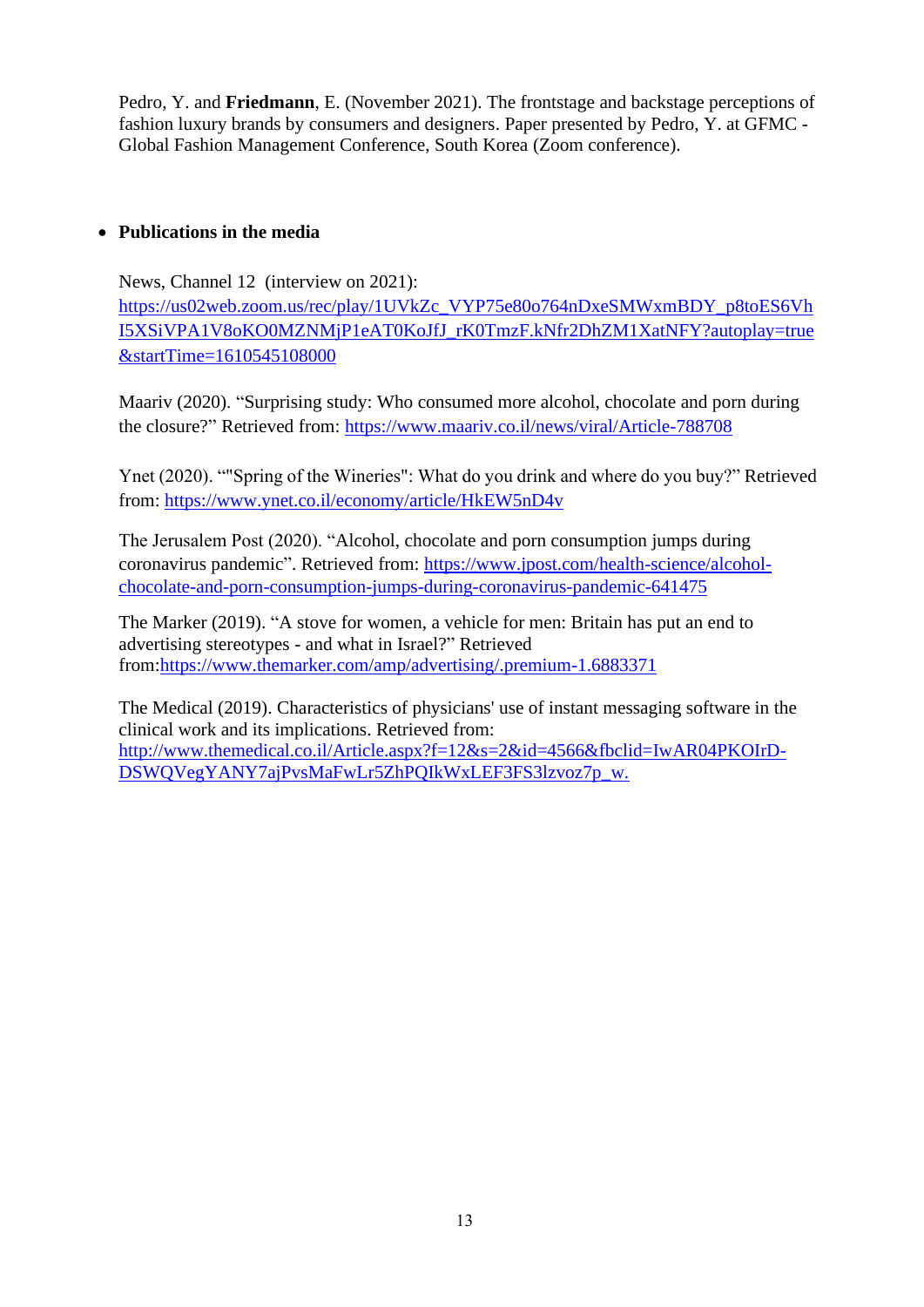# **CURRICULUM VITAE**

### • **Personal Details**

| Meray Weiss-Sidi                                          |  |
|-----------------------------------------------------------|--|
| Date and place of birth: February 25, 1979; Haifa, Israel |  |
| Guilford Glazer Faculty of Business and Management        |  |
| Ben-Gurion University of the Negev                        |  |
| POB 653                                                   |  |
| Beer-Sheva 84105, Israel                                  |  |
| Office: 972-8-6475016                                     |  |
| $E$ -mail: weisssid@post.bgu.ac.il                        |  |
| 10 Barkan Street                                          |  |
| Omer 8496500, Israel                                      |  |
| Mobile: 972-52-5220102                                    |  |
|                                                           |  |

### • Education

**Postdoc Fellow 2021**, Tel-Aviv University, Coller School of Management Project managers: Prof. Daniel Hellr, Dr. Ilanit Simantov-Nachlieli

**Ph.D. 2020**, Ben-Gurion University of the Negev, the Guilford Glazer Faculty of Business and Management GGFBM, Management Department Advisors: Prof. Oded Lowengrat, Dr. Hila Riemer

Title of Thesis: *Help Others Be Happy? - Prosocial Behavior and Related Emotions across Cultures*

**M.B.A. – 2013**, The College of Management Academic Studies, the School of Business Administration; Marketing and Branding, *Thesis cum laude* Advisor: Prof. Oren Kaplan

Title of Thesis: *Value Messaging through Logo, Their Characterization and Contribution – Case study: an examination "Israeliness" as it appears in the logos of Israeli companies*

**B.A. – 2004**, The College of Management Academic Studies, The School of Media Studies*, Magna Cum Laude.*

### • **Employment History**

2021- Present Lab manager- The BGU Marketing Lab Ben-Gurion University of the Negev

2016-Present Adjunct Lecturer Ben-Gurion University of the Negev

September 2019 Erasmus, Ca' Foscari University, Management Department, Venice, Italy

2008-2016 Co-Founder & Exc. manager Infogan.co.il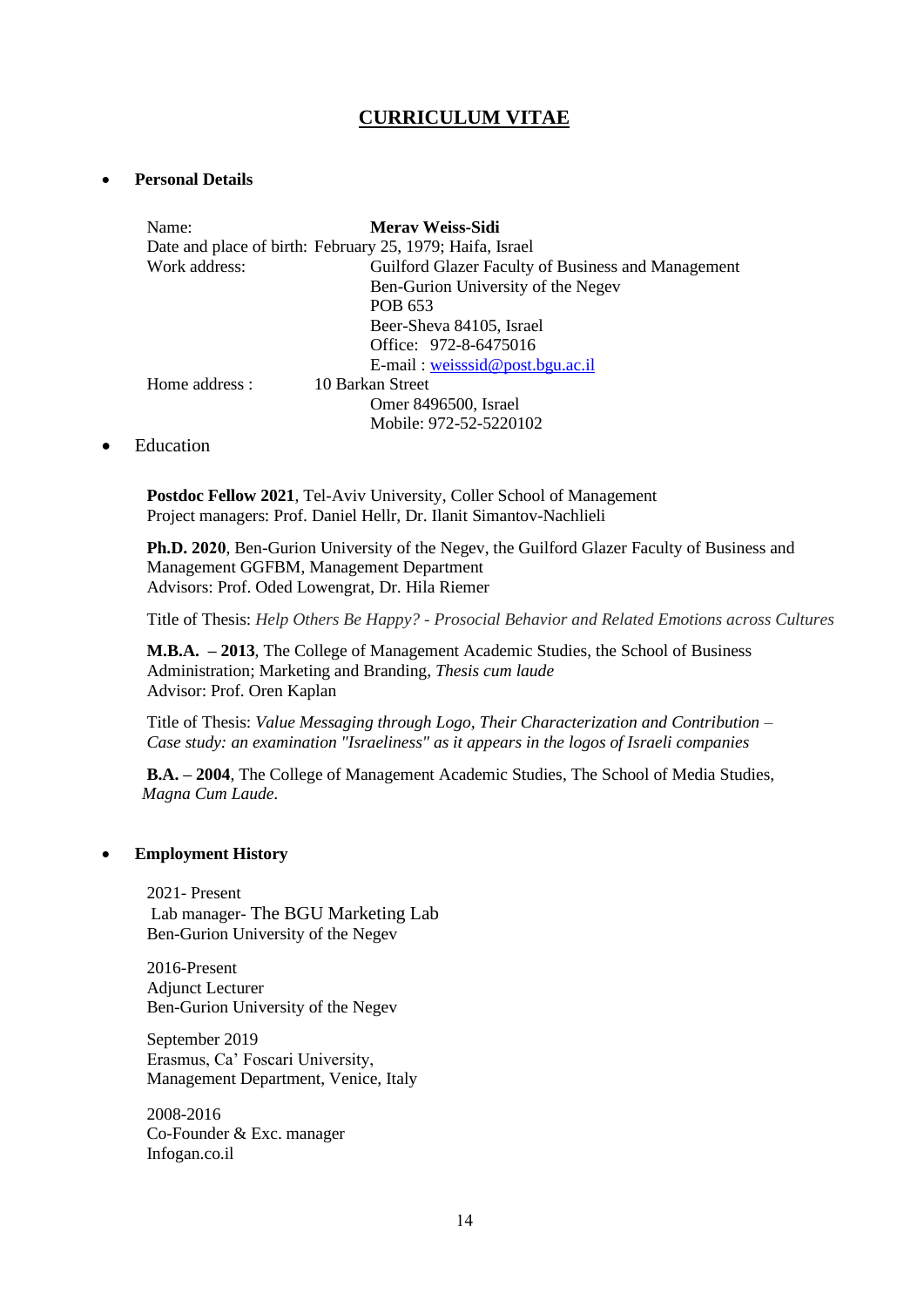2008-2015

Adjunct Lecturer

The Faculty of the Arts at Kibbutzim College of Education, The College of Management Academic Studies.

2010-2011 Member of the steering committee of the high school curriculum in communication studies

2005-2010 Teaching Assistant and Co-Teaching for methodical seminars The College of Management Academic Studies

2003–2005 Media planner and buyer Zenith media- (for P&G account)

# • **Professional Activities**

(a) Editor or member of editorial board of scientific or professional journal

2019, *The Academy of Management Conference* (PNP and SIM Divisions) - Ad hoc reviewer

2021, *Journal of Retailing and Consumer Services* - Ad hoc reviewer

(b) Membership in professional/scientific societies

2016– Society of Consumer Psychology 2017, 2018 – The Society for Personality and Social Psychology 2018, 2019 – The Academy of Management 2019 – The European Association for Decision Making 2019 – American Marketing Association 2021 – INFORMS 2021 - The International Association for Cross-Cultural Psychology (IACCP)

# • **Educational activities**

(a) Courses taught

Prosocial Marketing, for undergraduate students, Ben-Gurion University of the Negev, The Faculty of the Arts at Kibbutzim College of Education

Marketing Principals, for undergraduate students, Ben-Gurion University of the Negev, The College of Management Academic Studies.

Strategic Brand Management, for undergraduate students, Ben-Gurion University of the Negev, The Faculty of the Arts at Kibbutzim College of Education.

Advertising Principals, for undergraduate students, The College of Management Academic Studies, The Faculty of the Arts at Kibbutzim College of Education.

Services Marketing – MBA program, Ben-Gurion University of the Negev.

Strategic Marketing and Communication for Social Goals – MBA program, Ben-Gurion University of the Negev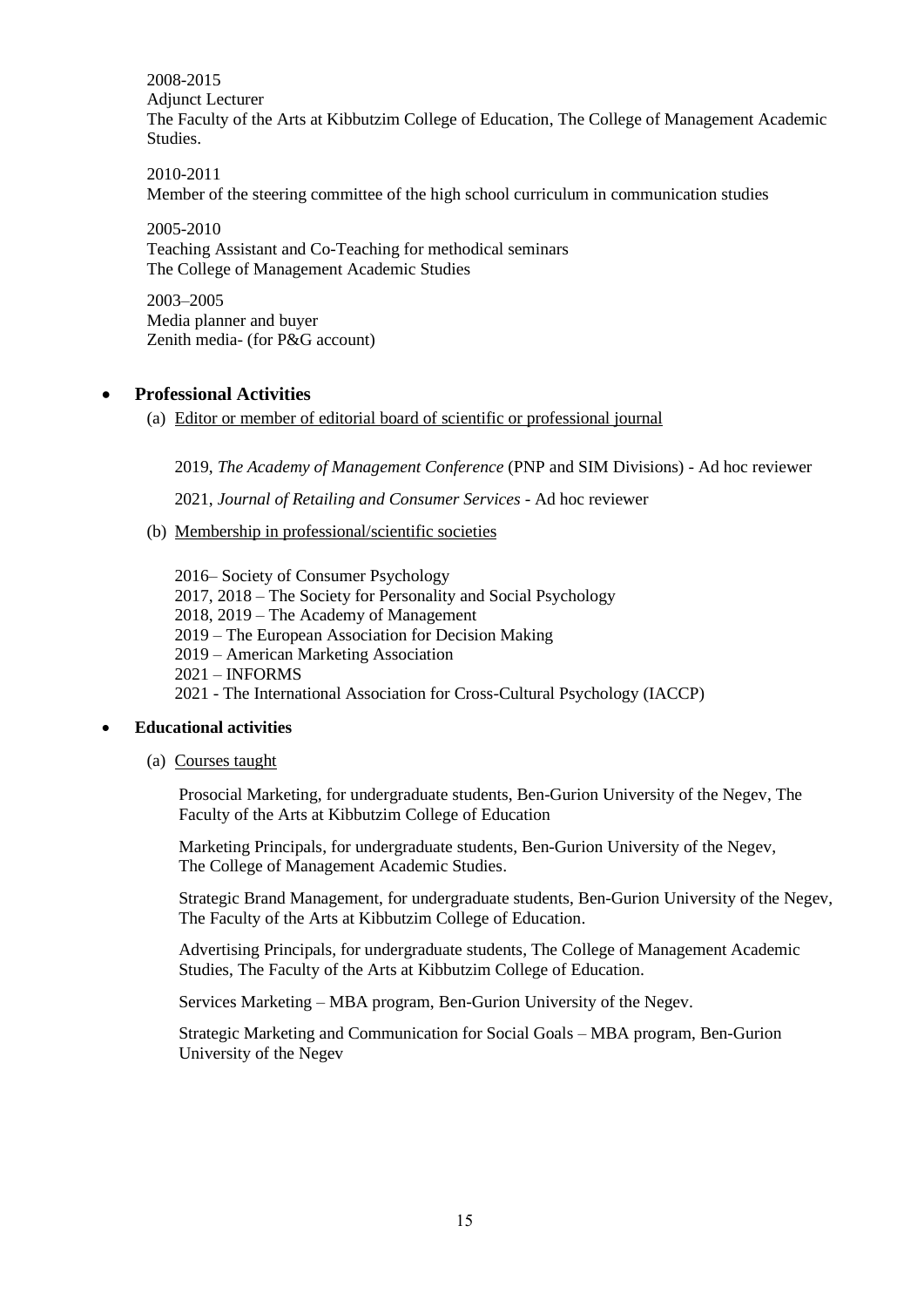### **Lectures and Presentations at Meetings and Invited Seminars**

- (a) Presentations of papers at conferences/meetings (oral or poster)
- 1. Weiss-Sidi<sup>S</sup>, M. and Riemer<sup>PI</sup>, H. (2015). "Are People Happier When Contributing to Others? A Cross-Cultural Examination". *Presented at the National PhD Candidates' Conference in Research Psychology*, Tel-Aviv University, Israel, December. (Poster)
- 2. Weiss-Sidi<sup>s</sup>, M. and Riemer<sup>PI</sup>, H. (2016). "Are people happier when giving to others? A crosscultural examination", *Presented at the Annual Conference of The Risk and Uncertainty in the 21th Century (DMEP)* Ben-Gurion University of the Negev, Israel, January. (Poster)
- 3. Weiss-Sidi<sup>S</sup>, M. and Riemer<sup>PI</sup>, H. (2016). "Are people happier when giving to others? A crosscultural examination". *Presented at the Society for Consumer Psychology Conference,* St. Petersburg, FL, USA, February. (Poster)
- 4. Weiss-Sidi<sup>s</sup>, M. and Riemer<sup>PI</sup>, H. (2017). "Help Others, Be Happy! A Cross-Cultural Examination of the Effect of Prosocial Behavior on Happiness" *Presented at the SPSP (Society for Personality and Social Psychology) Annual Convention***,** San Antonio, Texas, USA, January. (Poster)
- 5. Weiss-Sidi<sup>s</sup>, M. and Riemer<sup>PI</sup>, H. (2018). "Help Others, Be Happy! A Cross-cultural Examination of the Effect of Pro-social Behavior on Happiness" *Presented at the* annual conference of the Regional Science Association International, The Israeli Section, February. (Poster)
- 6. **Weiss-Sidi<sup>S</sup>, M.** and Riemer<sup>PI</sup>, H. (2018). "Help Others Be Happy? Altruism and Happiness across Cultures", *Presented at the 18th Marketing in Israel Conference*, Tel Aviv University, Israel. December 26-27. (**Oral presentation**)
- 7. Weiss-Sidi<sup>S</sup>, M. and Riemer<sup>PI</sup>, H. (2018). "Help Others, Be Happy! A Cross-cultural Examination of the Effect of Pro-social Behavior on Happiness*". Presented at the Annual Conference of the Risk and Uncertainty in the 21th Century (DMEP),* Ben-Gurion University of the Negev, Israel - Poster. December 20. (Poster)
- 8. Gutman<sup>S</sup>, G., Weiss-Sidi<sup>S</sup>, M. Peleg<sup>S</sup>, G. and Lowengart<sup>PI</sup>, O. (2018). "It's Time to Scale It Up: From Seed Social Ventures to Non-profit Organizations". *Presented at the AOM Specialized Conference – From Start-up to Scale-up*, Tel Aviv, Israel. December 18-19. (**Oral presentation**)
- 9. Gutman<sup>S</sup>, G., Weiss-Sidi<sup>S</sup>, M. Peleg<sup>S</sup>, G. and Lowengart<sup>PI</sup>, O. (2019). "It is Time to Scale it Up: From Seed Social Ventures to Non-profit Organizations". *Presented at the 48th Annual EMAC 2019 Conference*, 28-31 May, 2019, in the University of Hamburg, Germany (**Oral presentation**).
- 10. Gutman<sup>S</sup>, G., Weiss-Sidi<sup>S</sup>, M. Peleg<sup>S</sup>, G. and Lowengart<sup>PI</sup>, O. (2019). "Crossing the Funding Barrier: From Seed Social Ventures to Non-profit Organizations". *Presented at the 41st Annual ISMS Marketing Science Conference*, June 20-22, in Rome, Italy Accepted paper title: (**Oral presentation**).
- 11. Weiss-Sidi<sup>S</sup>, M. and Riemer<sup>PI</sup>, H. (2019). "When I Give I Gain Cross Cultural Altruistic Motivations Differences*". Presented at the 4th Coller Conference on Behavioral Economics (CCBE)*, June 19-20, in Tel Aviv University, Israel (poster).
- 12. Weiss-Sidi<sup>S</sup>, M. and Riemer<sup>PI</sup>, H. (2019). "Who Does Good to Feel Good? Cross Cultural Differences in Altruistic Motivations*". Presented at the 27th Biennial SPUDM 2019 conference*,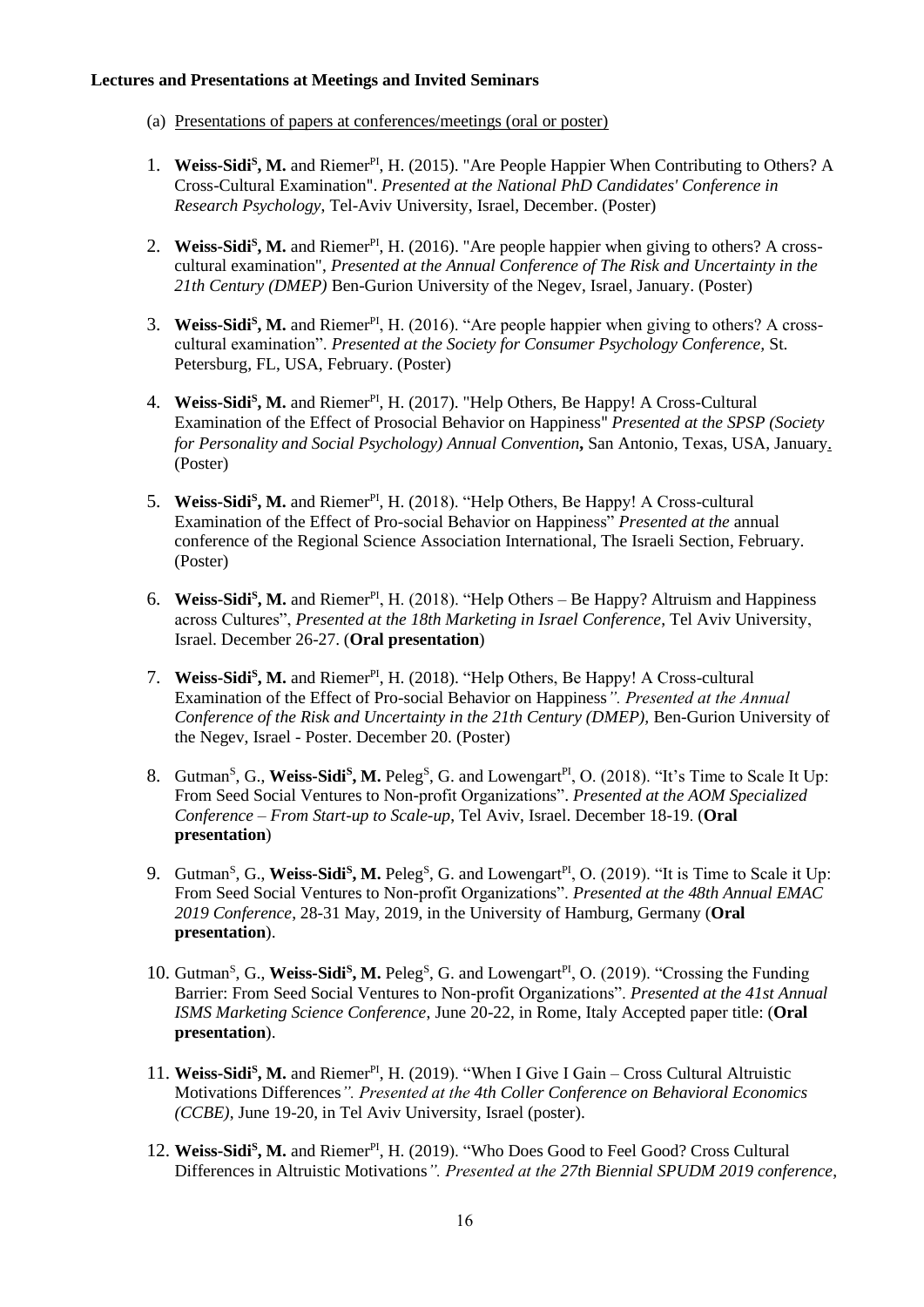August 18-22, in Amsterdam, Netherlands (**Oral presentation**).

- 13. Weiss-Sidi<sup>S</sup>, M. and Riemer<sup>PI</sup>, H. (2020). "The Underlying Motivations for Ethical Behavior: Differences in Altruism through a Cross-Cultural Lens", The Fifth Israel Organizational Behavior Conference (IOBC), January 5-7, 2020, in Tel-Aviv, Israel (**Oral presentation**).
- 14. Weiss-Sidi<sup>S</sup>, M. and Riemer<sup>PI</sup>, H. (2021). "Help Others Be Happy? Altruism and Happiness across Cultures", *Presented at the 18th Marketing in Israel Conference*, Israel, Zoom conference, February 3-4. (**Oral presentation**)
- 15. **Weiss-Sidi**PI**, M.** (2021). "Cultural And National Values Of Consumers' Perception In Logos", *Presented at the* ISMS Marketing science conference, Duke University, USA, Zoom conference, June 3-5. (**Oral presentation**).
- 16. Weiss-Sidi<sup>S</sup>, M. and Riemer<sup>PI</sup>, H. (2021). "The Underlying Motivations for helping Behavior: Differences In Altruism Through A Cross-Cultural Lens", *Presented at 25th International Congress of Cross-Cultural Psychology*, July 26-31, Prague, Czech Republic, Zoom conference, (**Oral presentation**).
- 17. Fridmann<sup>PI</sup>, E. Weiss-Sidi<sup>c</sup>, M. and Vescovi<sup>c</sup>, T. "Cross-Cultural Market Segmentation Scale. Towards a High- and Low-Context Culture Scale", has been accepted for presentation to the 14th Annual Conference of the EuroMed Academy of Business (EMAB) that will be held online on September 22-24, 2021.
- (b) Seminar presentations at universities and institutions
- 1. June 2016, **Research presentation presented Kent B. Monroe** (The John M. Jones Distinguished Professor of Marketing Emeritus at University of Illinois) in special seminar, at the Guilford Glazer Faculty of Business and Management, Ben-Gurion University of the Negev, Israel, "Emotional Antecedents and Consequences of Prosocial Behavior".
- 2. January 2017, **Research presentation presented Vithala R. Rao** (Deane Malott at Samuel Curtis Johnson Graduate School of Management, Cornell University) in special seminar, at the Guilford Glazer Faculty of Business and Management, Ben-Gurion University of the Negev, Israel, "Help Others, Be Happy! A Cross-cultural Examination of the Effect of Prosocial Behavior on Happiness".

### **Scientific Publications**

Publication of Abstracts or Extended Abstracts Only: *Note: In the Management field, researchers often submit full length papers for review, but after acceptance ask to publish extended abstracts only, due to copy right considerations.*

Gutman<sup>S</sup>, G., **Weiss-Sidi<sup>S</sup>, M.**, Peleg<sup>S</sup>, G., and Lowengart<sup>PI</sup>, O. (2018). It's Time to Scale It Up: From Seed Social Ventures to Non-profit Organizations. *Academy of Management Global Proceedings*, (2018), 258.

Peleg<sup>S</sup>, G., Gutman<sup>S</sup>, G., Weiss-Sidi<sup>S</sup>, M., and Lowengart<sup>PI</sup>, O. (2019). Crossing the funding barrier: fundraising along with social organizations lifetime cycle*. Summer AMA Academic Proceedings*, 30, 260-264.

Peleg<sup>S</sup> G., Lowengart<sup>PI</sup> O., Gutman<sup>S</sup> G., and **Weiss-Sidi<sup>S</sup> M.** (2019). It is Time to Scaleit Up: From Seed Social Ventures to Non-profit Organizations. Proceedings of the European Marketing Academy, 48th, (9056)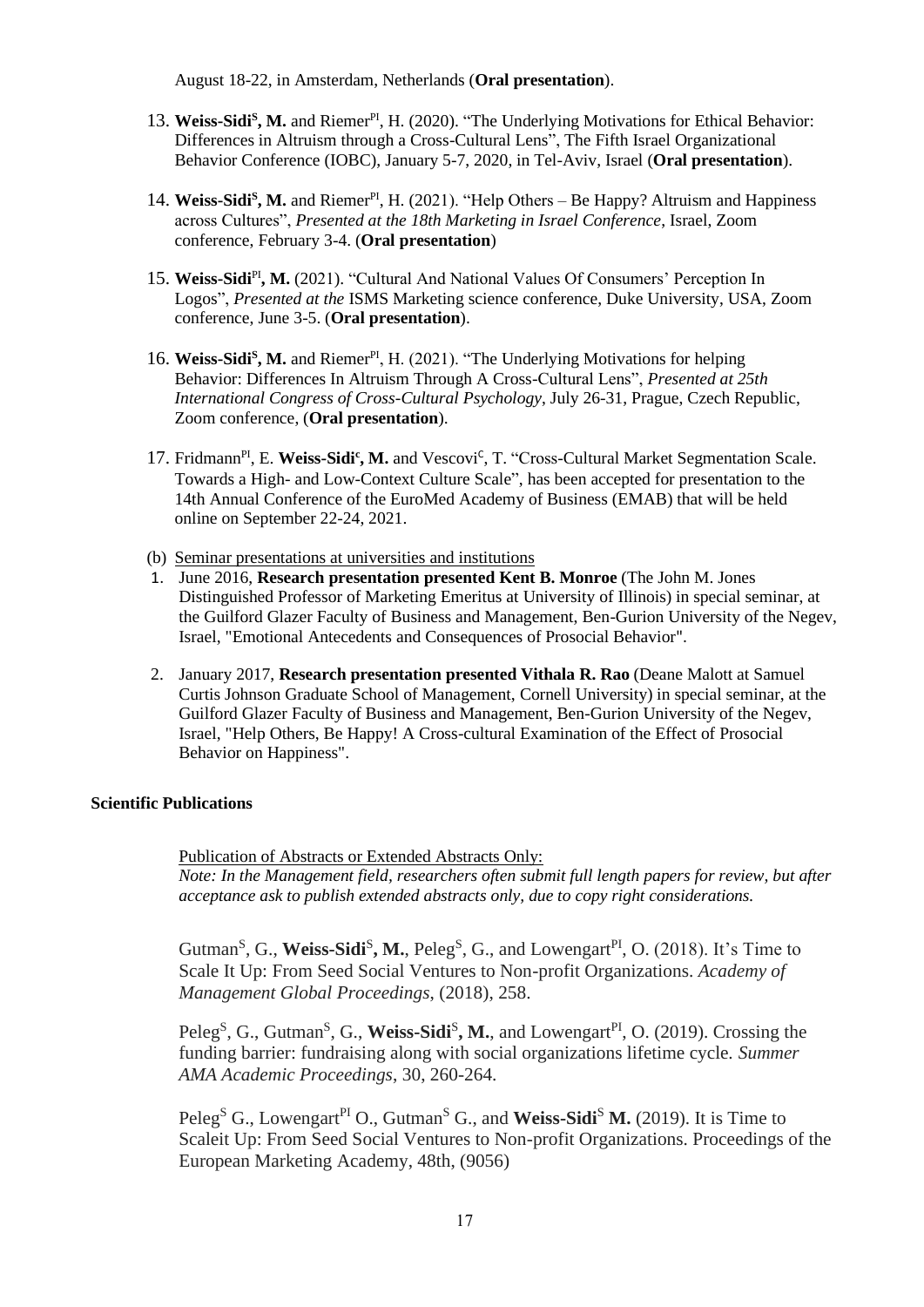### Accepted for publication:

Friedmann, E., **Weiss- Sidi, M.** and Tschisik, I. (2021). A case study of Leonardo hotels chain marketing strategy: from Israel to Central Europe. in Vescovi, T. Intercultural Marketing: European Perspectives, Edward Elgar publishing (Book chapter)

#### Under review:

Fridmann<sup>PI</sup>, E. Weiss-Sidi<sup>Co-PI</sup>, M. and Vescovi<sup>C</sup>, T. "The Measurements of Low and High Context Cultures".

*Status: under review, Submitted for European Journal of International Management. (SJR 2020 impact factor: 0.66, Q2; 106 of 1742 in Business, Management and Accounting).* 

Fridmann<sup>PI</sup>, E. Weiss- Sidi<sup>Co-PI</sup>, M. and Vescovi<sup>c</sup>, T. "Do Americans Want to Have Fun While Chinese Care About Others' Approval? Examining Stereotypical utilities positioning in Brand Choice Contexts".

*Status: under review, Submitted for the Journal of Product & Brand Management. (SJR 2020 impact factor: 0.98, Q1; ABDC: A; 46 of 194 in Marketing).* 

Friedmann, E. and Alfayumi-Zeadna, S. and **Weiss-Sidi, M**. "Use of social marketing techniques to increase care utilization among women with postpartum depression". *Status: under review, Submitted for the Journal of Clinical Medicine. (JCR 2020 impact factor: 4.241, Q1).*

#### Work in progress:

"Give a Fishing Rod, Not a Fish: The Impact of Help Type on Support for the Helper's Leadership"

Chernyak-Hai<sup>CI</sup> L., SimanTov-Nachlieli<sup>PI</sup>, I., Heller<sup>Co-PI</sup>, D, and Weiss-Sidi<sup>Co-PI</sup>, M. *Status; final writing, expected date of completion: November 2021*

"Help others – be happy? The effect of prosocial behavior on happiness across cultures" **Weiss-Sidi, M.** and Riemer, H. *Status; final writing, expected date of completion: November 2021*

"Do I really need to think about it? How donors' involvement and organizations' credibility affect the donation decision process".

**Weiss-Sidi, M.** Gutman, G, Peleg, G. and Lowengart, O. *Status; final writing, expected date of completion: December 2021*

"Family supportive initiatives at work, who are they good for?". Fridmann<sup>PI</sup>, E. and Weiss-**Sidi**Co-PI**, M.**

*Status: In the data collection and analysis stage; expected date of completion: March 2022*

"Values and Happiness When Helping Other - The Cultural Differences aspects". **Weiss-Sidi<sup>S</sup>**, **M.** and Riemer<sup>PI</sup>, H. *Status: In the data collection and analysis stage; expected date of completion: May 2022.*